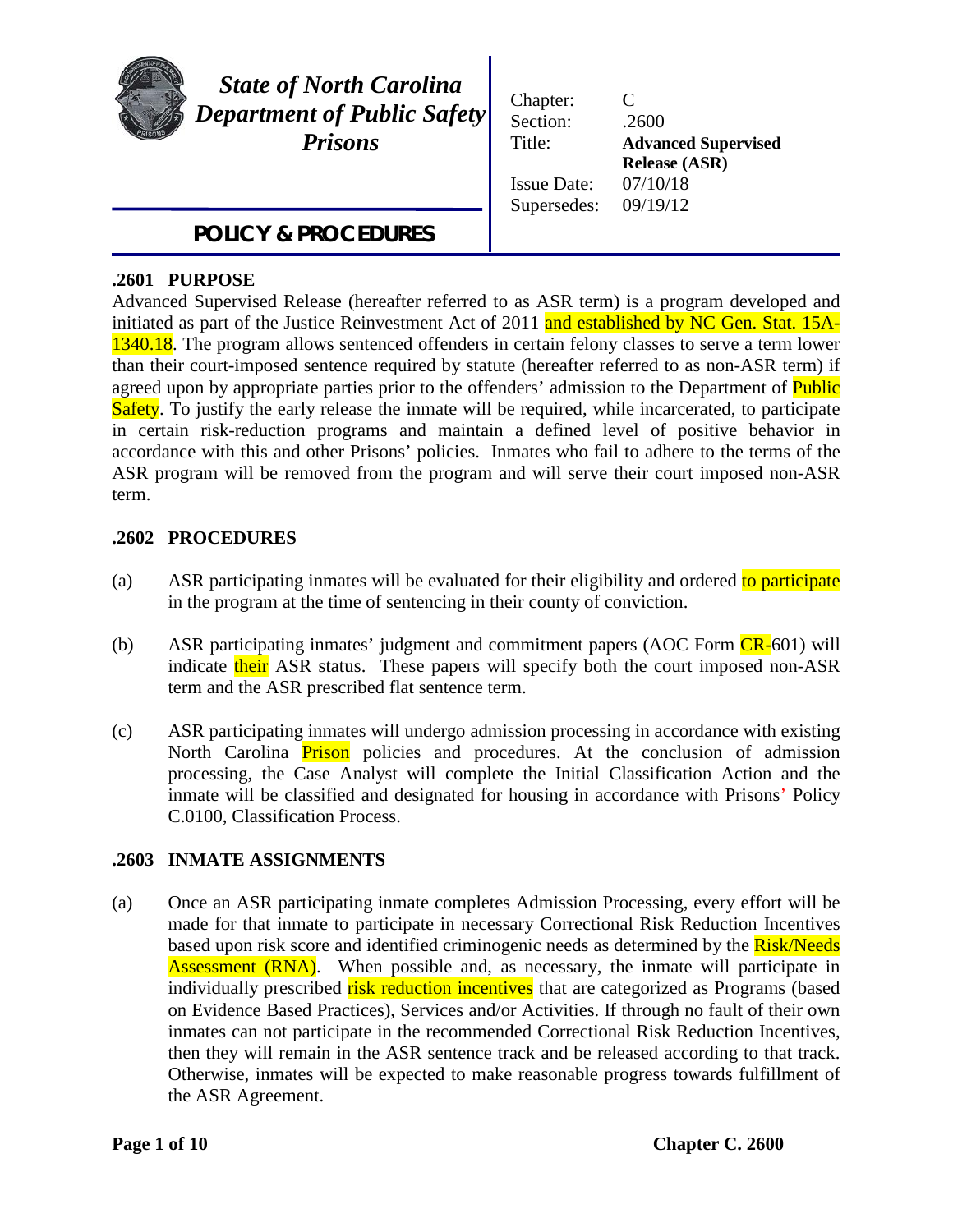(b) Inmates admitted to North Carolina Prisons to serve ASR terms may or may not have received specific court recommendations for certain programs as a part of their ASR program participation. If the sentencing court has made specific recommendations for program participation, these recommendations will be evaluated by Diagnostic Center staff to determine if it will be necessary, appropriate, and possible for the inmate to participate in said programs. From this information and in conjunction with the Case Factor score of the inmate, the initial custody classification action will be generated, and appropriate recommendations for custody, assigned unit and program participation will be made by the assigned **Diagnostic** Case Analyst. In addition to this initial custody classification action, the **Diagnostic** Case Analyst will document that the inmate has an ASR sentence using OPUS Online/OPUS Sig Issue/Case Mgt. Notes screen using code "71" for "ASR Notes".

# **.2604 TRACKING OF ASR PROGRAM PARTICIPATING INMATES**

(a) Upon completion of Admission Processing, ASR participating inmates will be transferred for housing in accordance with applicable policy based on their custody designation. The ASR participating inmate who has arrived at an assigned facility will be assigned a Case Manager who will initiate the Case Management process. The process will be the same as would be done with any inmate within North Carolina Prisons. Additionally, the Case Manager will review the results of the RNA by assessing the two reports, DOP Risk/Needs and Offender Assessment and utilize the results to identify criminogenic needs, risk, and other considerations or barriers to develop the *inmate's* ASR Agreement. The ASR Agreement shall be documented using the IP59 Case Management Assessments/Plans screen in OPUS. The results of the **RNA** will dictate the Programs, Services, and/or Activities (Risk Reduction Incentives) that will be required in order to fulfill the terms of the ASR Agreement. The Case Manager will advise the ASR inmate of the program expectations and orient the inmate to the specifics of the program. This includes not only program participation expectations but also behavioral expectations and the processes in place should the inmate become disqualified from participation in the program. All inmates will acknowledge orientation by signing a printed ASR Agreement and the Advanced Supervised Release (ASR) Program Description form. The inmate will receive a copy of both and the **originals** shall be placed in the inmate's unit field jacket. The Case Manager will document this and all future ASR related Case Management notations using the **OPUS Online**/OPUS Sig Issue/Case Mgt. Notes screen using code "71" for "ASR Notes".

# **.2605 SUMMARIZATION OF ASR PROGRAM PARTICIPATION**

(a) Summarization of the ASR program is required as an inmate's ASR sentence is expiring or immediately upon an inmate's disqualification from the ASR program. The Case Manager must document the inmate's progress or lack thereof using OPUS Online/OPUS Sig Issue/Case Mgt. Notes screen using code "72" (ASR Summary) note. The summary must address the ASR Agreement by detailing programming components that were completed and those that were not. An explanation as to why ones were not completed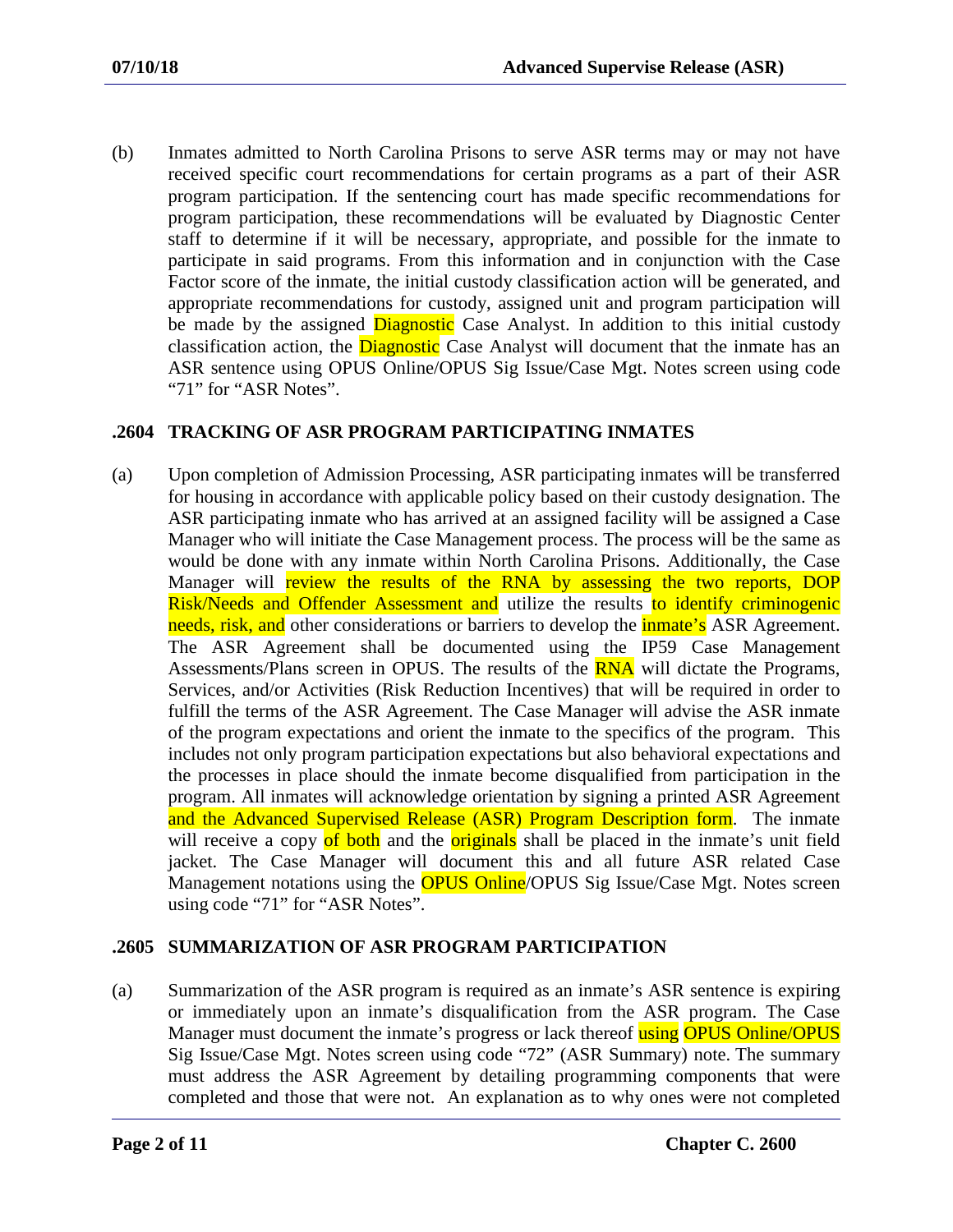should be included in the summary. In the case of disqualification from the ASR program the summary must list why the inmate was removed. The ASR Summary Case Management note must be completed within two weeks of the inmate's anticipated release from the Department of Public Safety or within two weeks following disqualification.

## **.2606 CASE MANAGEMENT FOR ASR**

All inmates with an ASR sentence shall be provided with case management under the same framework as all other inmates (see Chapter C.1400 Case Management) along with the following requirements:

- (a) Initial Contact
	- (1) The Case Manager will meet personally with the inmate and introduce him/herself.
	- (2) The Case Manager will discuss the ranged sentence and the ASR term with the inmate along with disqualification factors.
	- (3) The Case Manager will instruct the inmate to sign the Advanced Supervised Release Program **Description** form. A copy will be provided to the inmate and the original placed in the inmate's unit field jacket.

#### (b) Risk/Needs Assessment (RNA) Report

The Risk/Needs Assessment is a validated tool used to help identify criminogenic needs, risks and barriers that an offender has which may prevent him/her from being successful. The tool identifies the risk for re-arrest and provides the agency with a service priority level (SPL) for each offender with Level 1 being the highest and Level 5 being the lowest.

The purpose of the **RNA** is to identify the criminogenic needs, barriers and special characteristics of the inmate. This information will be utilized to form the ASR Agreement.

After the inmate has completed processing and transferred to a facility the initial Case Manager will review the results of the RNA to assist with forming the ASR agreement as well as case plan.

The Case Manager should preferably complete the ASR Agreement with the inmate during initial contact, but within a timely manner once the results of the RNA have been reviewed and discussed with the inmate.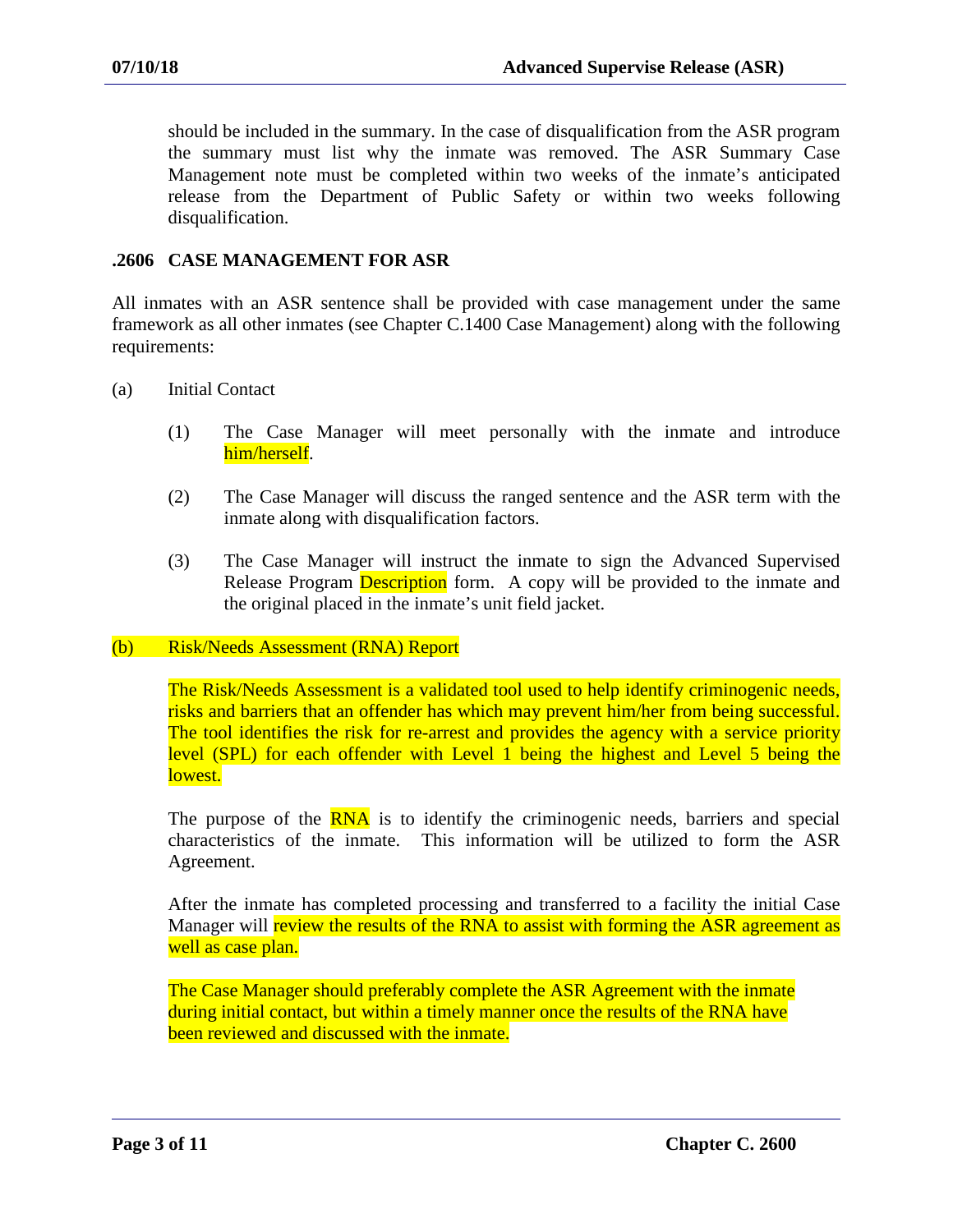### (c) ASR Agreement

The ASR agreement is an agreement that is formed between a Case Manager and ASR inmate. The agreement targets Programs, Services and Activities that the inmate will participate in while serving the ASR sentence. The Programs, Services and Activities are offerings that will address the criminogenic needs, barriers and special characteristics identified from the RNA.

The Case Manager will view the results of the RNA and target each need/barrier/special characteristic with a Program, Activity and/or Service. The Agreement must be realistic and reasonable. The Case Manager will develop the Agreement in a timely manner.

Further, the Case Manager will form the ASR Agreement taking into consideration time remaining on the ASR sentence, custody level and Service Priority Level (SPL). The Case Manager will discuss the RNA with the inmate explaining the identified criminogenic needs, barriers, special characteristics and service priority level. The Case Manager will discuss each targeted intervention (program, activity, service) with the inmate that may be placed on the ASR Agreement. The inmate will sign the ASR Agreement. A copy will be provided to the inmate and the original placed in the inmate's unit field jacket.

## (d) OPUS **Online/OPUS** Case Notes Documentation

The Case Manager will document all notes using the **OPUS Online/OPUS** Sig Issue/Case Mgt. Notes screen using code "71" for "ASR Notes". The following notes are required.

- (1) Initial Case Manager Duties (1st assigned case manager)
	- (A) Enters a case note documenting a discussion was held with the inmate explaining the ASR term and the court imposed non-ASR term.
	- (B) Enters a case note documenting the inmate signed the ASR Program **Description** form, and a copy was given to inmate, and the original placed in the unit field jacket.
	- (C) Enters a case note documenting that the RNA was reviewed and discussed with the inmate explaining the criminogenic needs, barriers and special characteristics to include the SPL.
	- (D) Enters a case note documenting the inmate signed the ASR agreement and a copy was given to the inmate and the original placed in the unit field jacket.
	- $(E)$  Enters a case note outlining the results of the  $\overline{RNA}$  to include the SPL and targeted Programs/Services/Activities.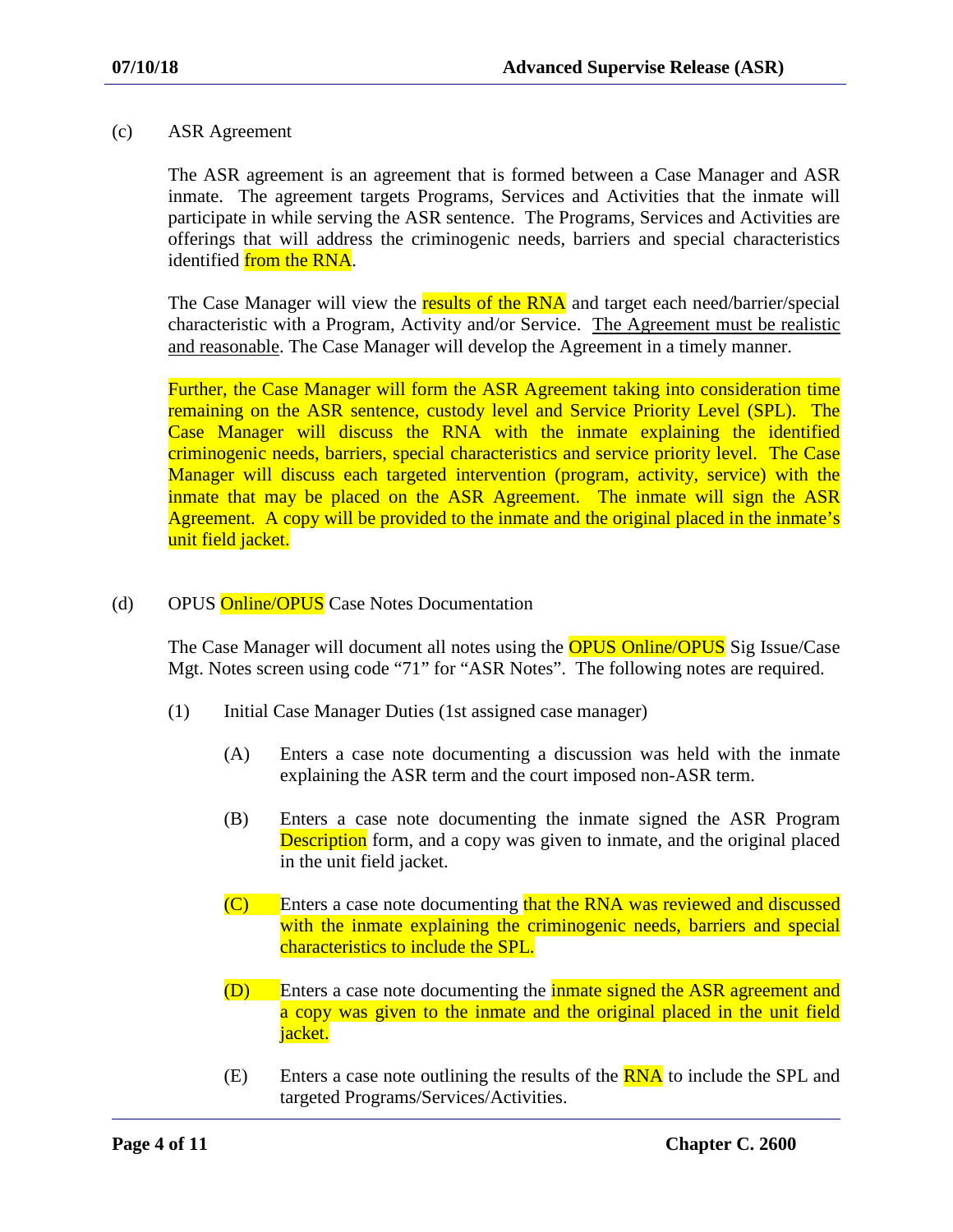- (F) Enters subsequent notes documenting progress or lack thereof concerning the ASR agreement.
- (2) Subsequent Case Manager(s)

All subsequent Case Managers will follow the agreement established by the Initial Case Manager and continue to document progress or lack thereof concerning the ASR agreement.

(e) OPUS Online/OPUS Documentation of Agreement

In order to create the Agreement for signature and for monitoring of participation in the Agreement components, the initial Case Manager will enter the Programs/Services/Activities using the (IP59/IP66) Case Management Assessment Plan screens in OPUS.

- (1) Initial Case Manager Duties (1st assigned case manager)
	- (A) Enters all components under the appropriate life areas using the IP66 Case Management Plan screen in OPUS.
	- (B) Places a "Y" under the ASR field to indicate that the component is part of the ASR Agreement.
	- (C) Prints a copy of ASR Agreement from the IP59 Case Management Assessment/Plan screen.
	- (D) Completes top portion of the ASR Agreement form (needs, barriers, SPL).
	- (E) Witnesses inmate's signature on ASR Agreement.
	- (F) Gives signed copy of the agreement to the inmate and files the original in the unit field jacket.
- (2) Subsequent Case Manager/Monitoring Duties
	- (A) Monitors agreement progress or lack thereof.
	- (B) Documents progress or lack thereof in OPUS.
	- (C) Ensures inmate can complete components (this may require transfers to other facilities for placement in the targeted components).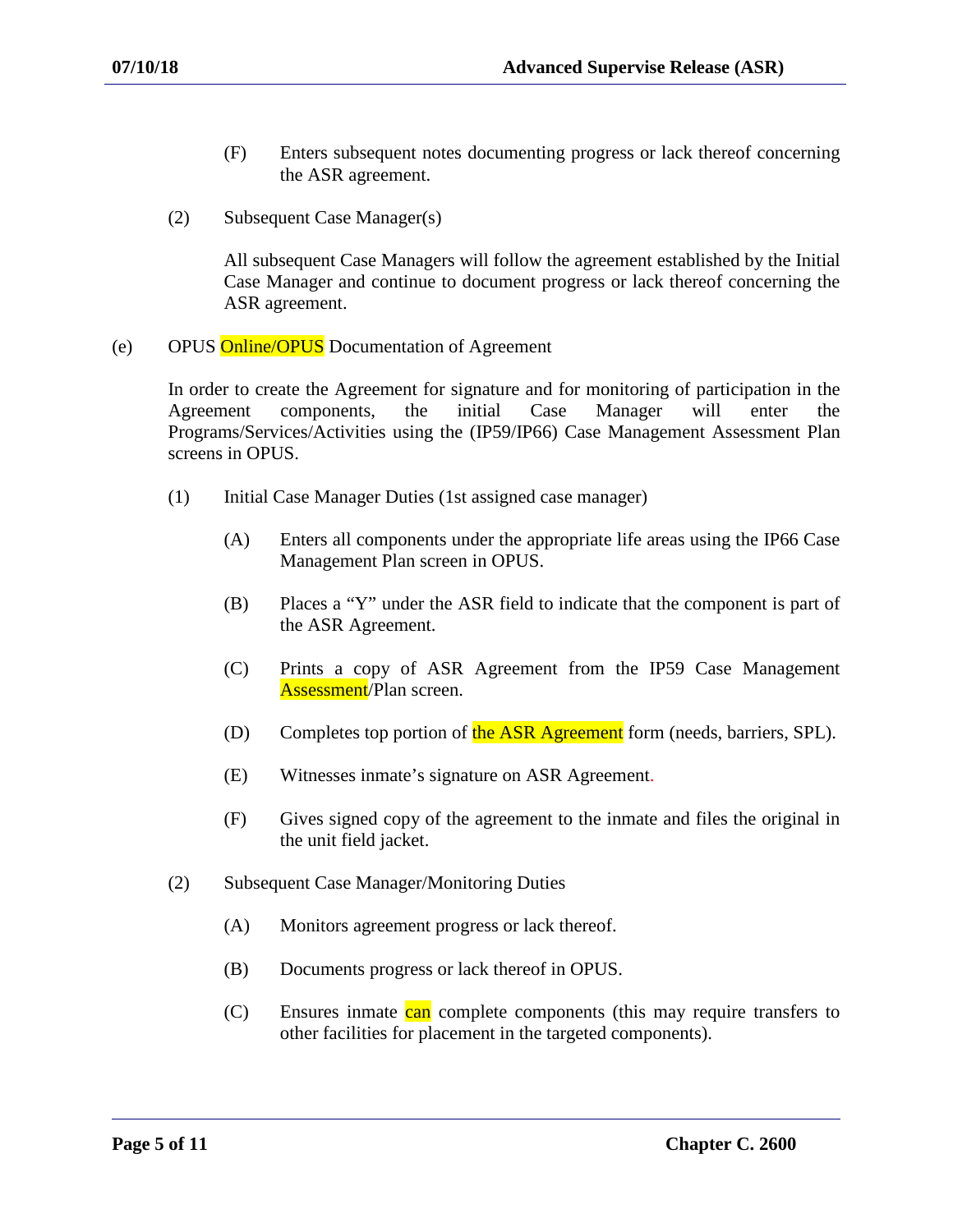(f) Agreement Modifications

It may be necessary to modify an agreement if targeted components are no longer offered and substitutions need to be made. This action is critical. If a substitution is warranted, the Case Manager must meet with the inmate to discuss the substitution prior to modification and signing of the revised agreement. The Case Manager will need to:

- (1) Enter new Program/Service/Activity using the IP66 Case Management Plan screen in OPUS.
- (2) Enter "N" on the component that is being stricken from the Agreement (must enter comment as to why this action is being done).
- (3) Prints a copy of the revised ASR Agreement from the IP59 Case Management Assessment/Plan screen.
- (4) Completes top portion of the ASR agreement form (needs, barriers, SPL).
- (5) Witnesses inmate's signature on the revised ASR Agreement.
- (6) Gives signed copy of the revised agreement to the inmate and files the original in the unit field jacket.
- (7) Enter Case Management ASR Note "71" using OPUS Online/OPUS Sig Issue/Case Mgt. Notes screen to document the modification and reason(s) for it.
- (g) Agreement Monitoring

The inmate's participation as per the Agreement must be monitored by the Case Manager and supervising staff at the housing facility. Monitoring for compliance is imperative. The purpose of monitoring is to ensure that the inmate is successful and that every effort is being made to ensure adherence to ASR statutory mandates.

- (1) Monitoring can be accomplished by using the Case Manager's Roster on the WEB.
	- (A) The Agreement can be viewed on the Case Manager's roster.
	- $(B)$  The Agreement will be highlighted in **YELLOW** 60 days from the expiration of the ASR sentence to alert the Case Manager of the need to view the Agreement.
	- (C) The alert will be a prompt for the Case Manager to address any components that are still outstanding.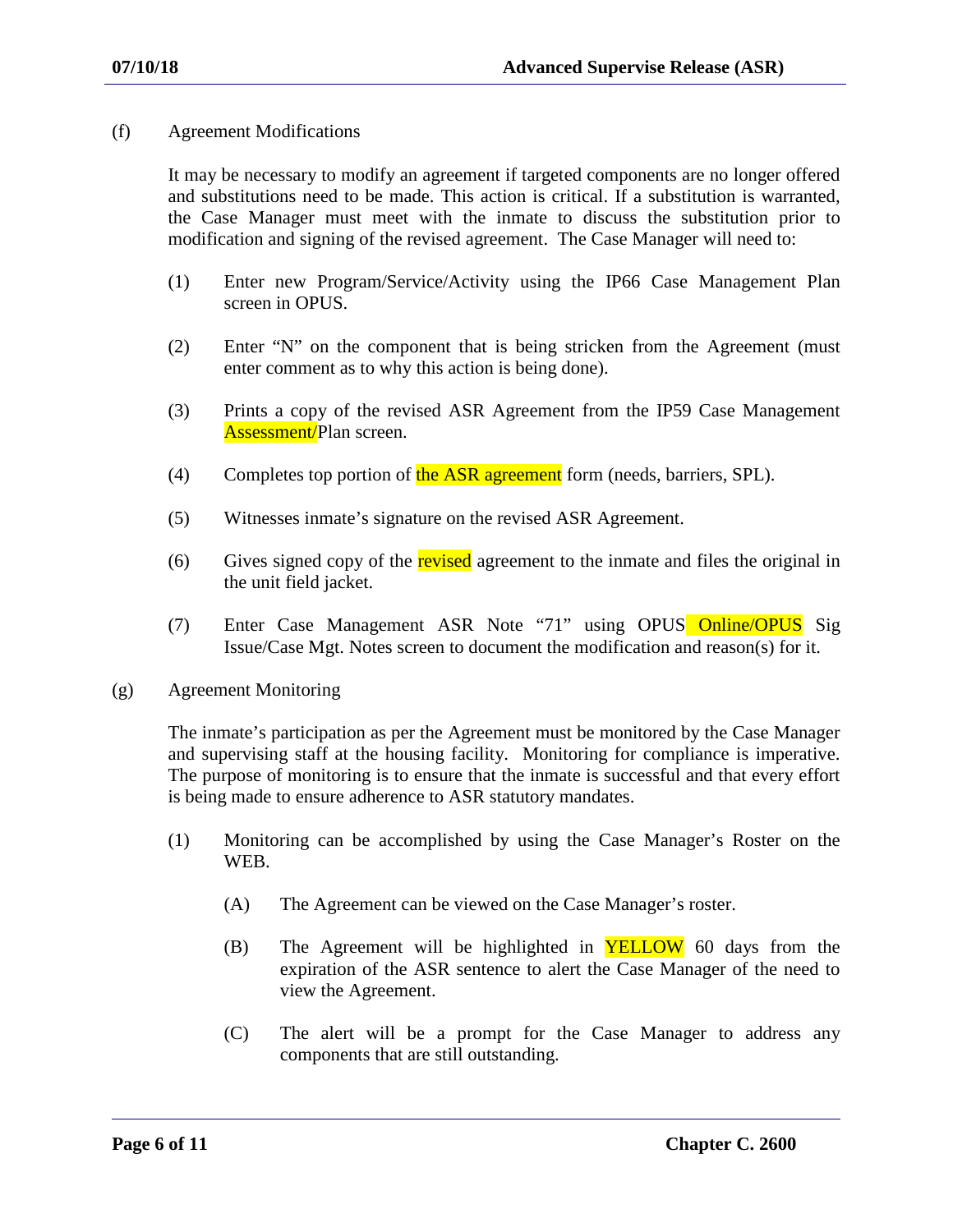- (D) Any components not acted upon must be addressed. (this may require transfers to other facilities for placement in the targeted components)
- (E) The Case Manager will document an ASR Case Note "71" using OPUS Online/OPUS Sig Issue/Case Mgt. Notes screen documenting that the agreement was reviewed and the verification of the status of the agreement components.
- (2) Monitoring can also be accomplished by using the Case Assessment/Plan IP59 screen and displaying the Agreement. There are no alerts to prompt monitoring with this option. The Agreement will display the open components to be addressed.
- (h) Final Progress Note Concerning Agreement (Summarization)

At least two weeks before expiration of the ASR sentence, the Case Manager will enter a final progress **summary** note using **OPUS Online/OPUS** Sig Issue/Case Mgt. Notes screen using code "72" (ASR Summary Note). The ASR Agreement notifier on the Case Manager's Roster screen on the WEB will be highlighted in RED 14 days from the expiration of the ASR sentence to alert the Case Manager of the need to view the Agreement and to prompt this final progress summary note. This alert will also indicate that the Case Manager will need to review the Agreement for open components that were not addressed. Anything that is open will need to be closed out. A final progress summary note is to be completed.

- (1) The final note will include the following:
	- (A) Service Priority Level
	- (B) Criminogenic needs/barriers/special characteristics
	- (C) Programs/Services/Activities identified on the Agreement
	- (D) Progress/participation on each identified Programs/Services/Activities
- $(i)$  Closing Out the Agreement

Using the IP66 Case Management Plan screen in OPUS the follow items must be addressed to finalize the ASR Agreement.

- (1) All open components that do not have a closed or assigned status must be addressed.
- (2) Status for unaddressed components should be "No Fault of Their Own" (NFO) if applicable.
	- (A) Since ASR Agreements are realistic and reasonable, the (NFO) status should not be used unless a legitimate reason or extenuating circumstances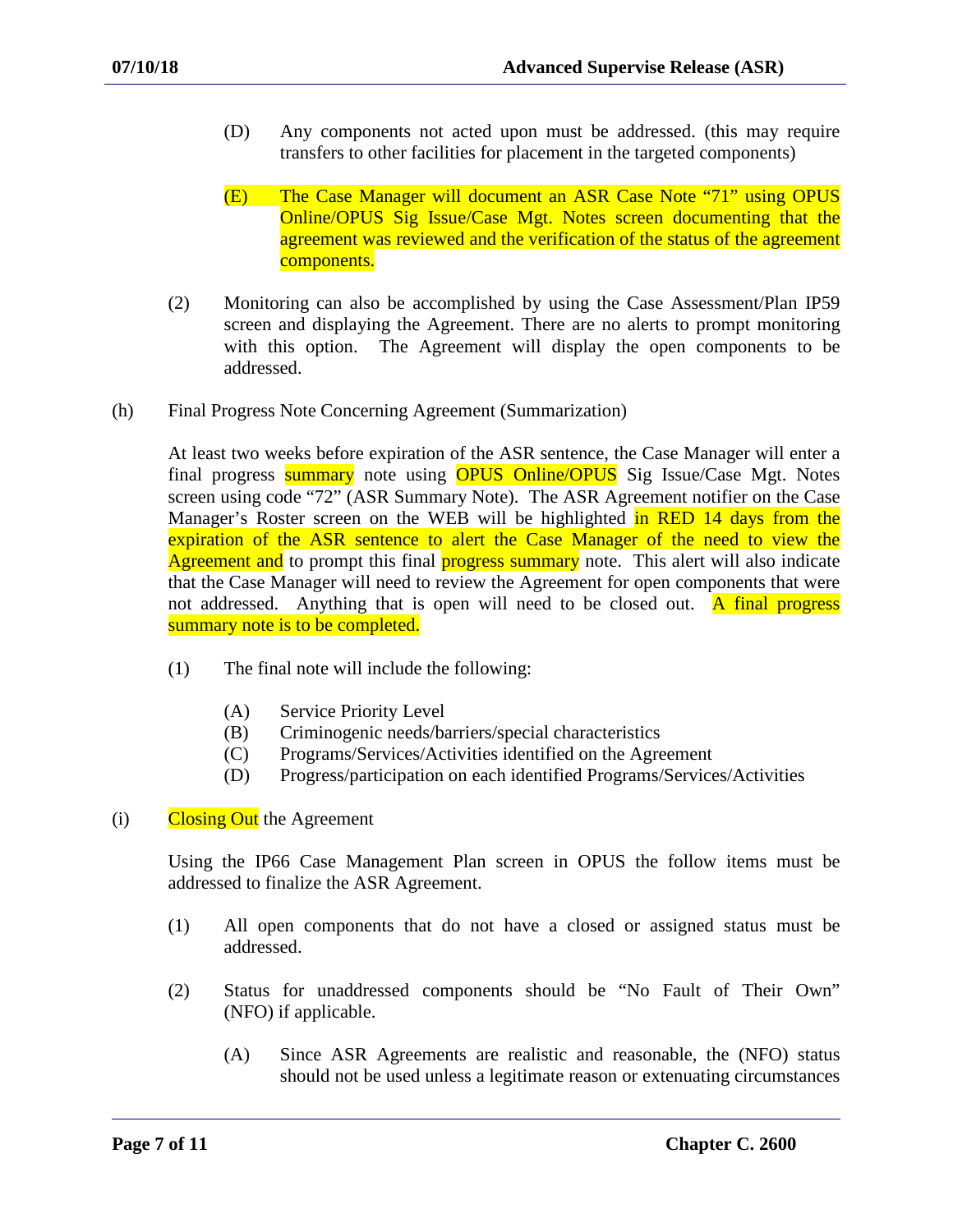exists for the absence of assignment/participation in the component that is outstanding.

(B) An (NFO) status will require a comment on the IP66 Case Management Plan screen in OPUS.

## **.2607 REMOVAL FROM ASR PROGRAM AND TERM**

- (a) All inmates admitted to North Carolina Prisons as ASR program participants will be given the benefit of the reduced ASR term to serve unless they disqualify themselves during incarceration.
- (b) Upon admission to North Carolina Prisons, an ASR participating inmate will have all Sentence Credits and Penalties tracked for Release Data Calculation in OPUS. This ensures that an inmate who is removed from the ASR Program because of disqualification receives accurate sentence credits and penalties towards the non-ASR term imposed by the court.
- (c) The following factors may disqualify the inmate from the ASR program:
	- (1) The inmate resigns from the ASR program.
	- (2) The inmate refuses to participate in the prescribed Risk Reduction Incentives.
	- (3) The inmate incurs any Class A disciplinary infraction.
	- (4) The inmate incurs any of the following Class B disciplinary infractions: B9, B15, B17, or B20.
	- (5) The inmate incurs any combination of three or more infractions in a single month of incarceration.
	- (6) The inmate is resentenced and the new sentence term does not include ASR.
- $(d)$  If an inmate commits a disqualifying act, the assigned Case Manager can initiate a formal ASR disqualification action. Prior to initiating a disqualification action, the Case Manager will do the following if the inmate's disqualifying factors are based on policy  $.2607$  (c) (1) or (2).
	- (1) counsel the inmate of the pending action to encourage the offender to begin, continue, or cooperate with their designated ASR Agreement and
	- (2) consult with supervisory staff, up to and including the Facility Head. This ensures that the Facility Head endorses disqualification of the ASR Program for the inmate participant based on reasons noted.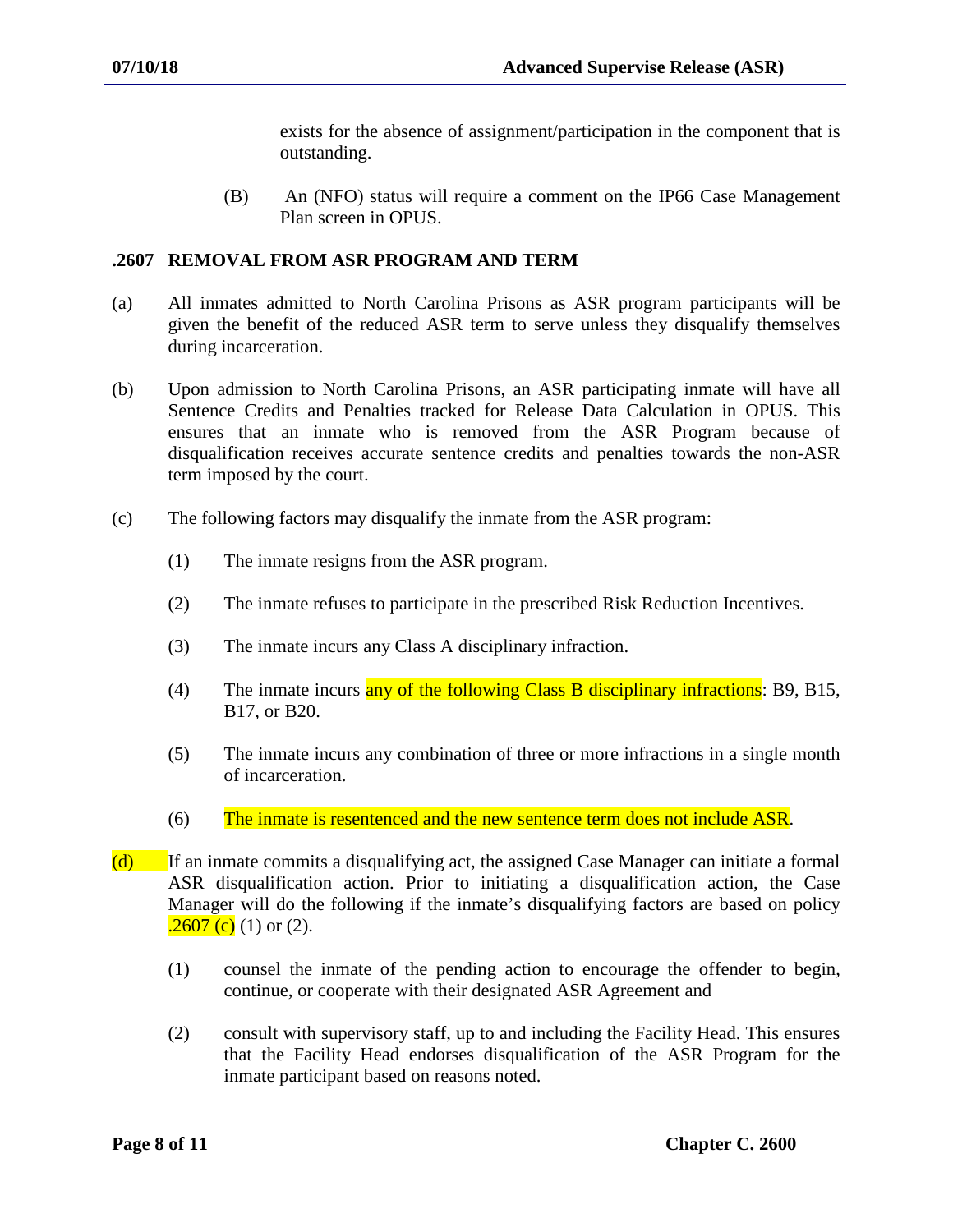- (e) If the inmate is removed from participation in the ASR program, he/she will be moved from the lowered flat sentence track and placed on the sentence she/he would have served but for court approval for ASR participation.
- (f) Disqualification from an ASR Agreement

The process of initiating disqualification is as follows:

- (1) The Case Manager will discuss reason(s) for disqualification with the Facility Head.
- (2) If the Facility Head agrees with reason(s), the Case Manager will notify the inmate that a disqualification/removal is being initiated and explain the reason(s).
- (3) The Case **Manager** will document the conversation/explanation with the inmate in a case management note using type code "71".
- (4) The Case Manager will enter an OT61 Sentence Credit action that will include:
	- (A) type
	- (B) reason and;
	- (C) comments to support the initiation for disqualification
- **(5)** The Facility Head or designee will complete the Facility approval section on the OT61 screen.
	- (A) If denied, the disqualification request ends. A comment to support the denial must be entered.
	- (B) If approved, comments must be entered to support reasons for approving disqualification. An approval from the Facility Head will automatically route the action to Prisons Administration for Section Level review.
	- (C) Once approved by the Facility Head, the Case Manager will notify the Case Management Director of the pending ASR disqualification for tracking purposes by email or phone.
- (6) The Prisons Assistant Director for Auxiliary Services or designee will complete the Section Level approval on the OT61 screen.
	- (A) If denied the disqualification request ends. A comment to support the denial must be entered.
		- (i) The Case Manager will continue to supervise the Agreement.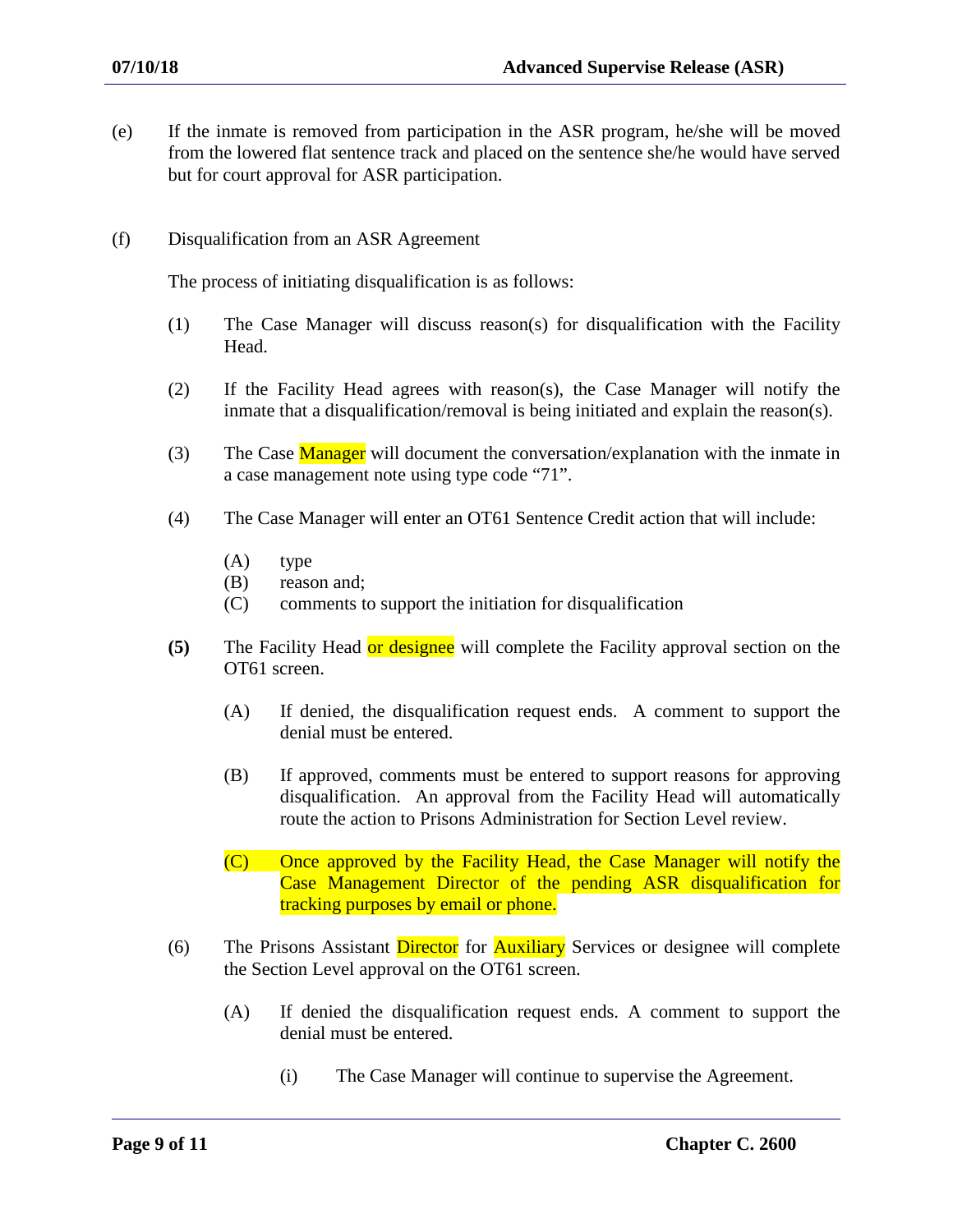- (ii) If modifications are needed based upon denial of disqualification, the Case Manager should follow the modifications section of this policy.
- (B) If disqualification is approved, the inmate will automatically be reverted to the non-ASR term on the Judgment and Commitment. Comments must be entered to support reasons for approving disqualification.
	- (i) The Case Manager will meet with the inmate and complete the Removal and Appeal Form.
	- (ii) The Case Manager must record all components with their statuses on the form.
	- (iii) The Case Manager must indicate the reason(s) for removal from the ASR sentence.
	- (iv) The Inmate must sign the Removal and Appeal Form.
	- (v) The Case Manager will sign the Removal and Appeal Form.
	- (vi) The Case Manager must give a copy of the Removal and Appeal Form to the inmate and file the original in the inmate's unit field jacket.
- (C) The Case Manager will enter a Case Management ASR Note  $\frac{471}{10}$  on the Sig Issue/Case Mgt. comment **screen** in OPUS Online/OPUS to document the removal and reason for removal.
- (g) Appeal of Disqualification

When an inmate has been disqualified they will be allowed to appeal the decision to the **Director of** Prisons or his/her designee.

- (1) When the Case Manager meets with the inmate advising them of their disqualification from the ASR program, the inmate may indicate their wish to appeal on the ASR Removal and Appeal form.
- (2) If the inmate wishes to NOT appeal, the inmate and Case Manager will sign and date the ASR Removal and Appeal form. A copy of the ASR Removal and Appeal form will be given to the inmate and the original filed in the inmate's unit field jacket.
- (3) If the inmate wishes to appeal, the Case Manager will immediately forward the signed ASR Removal and Appeal form to the Prisons Assistant Director for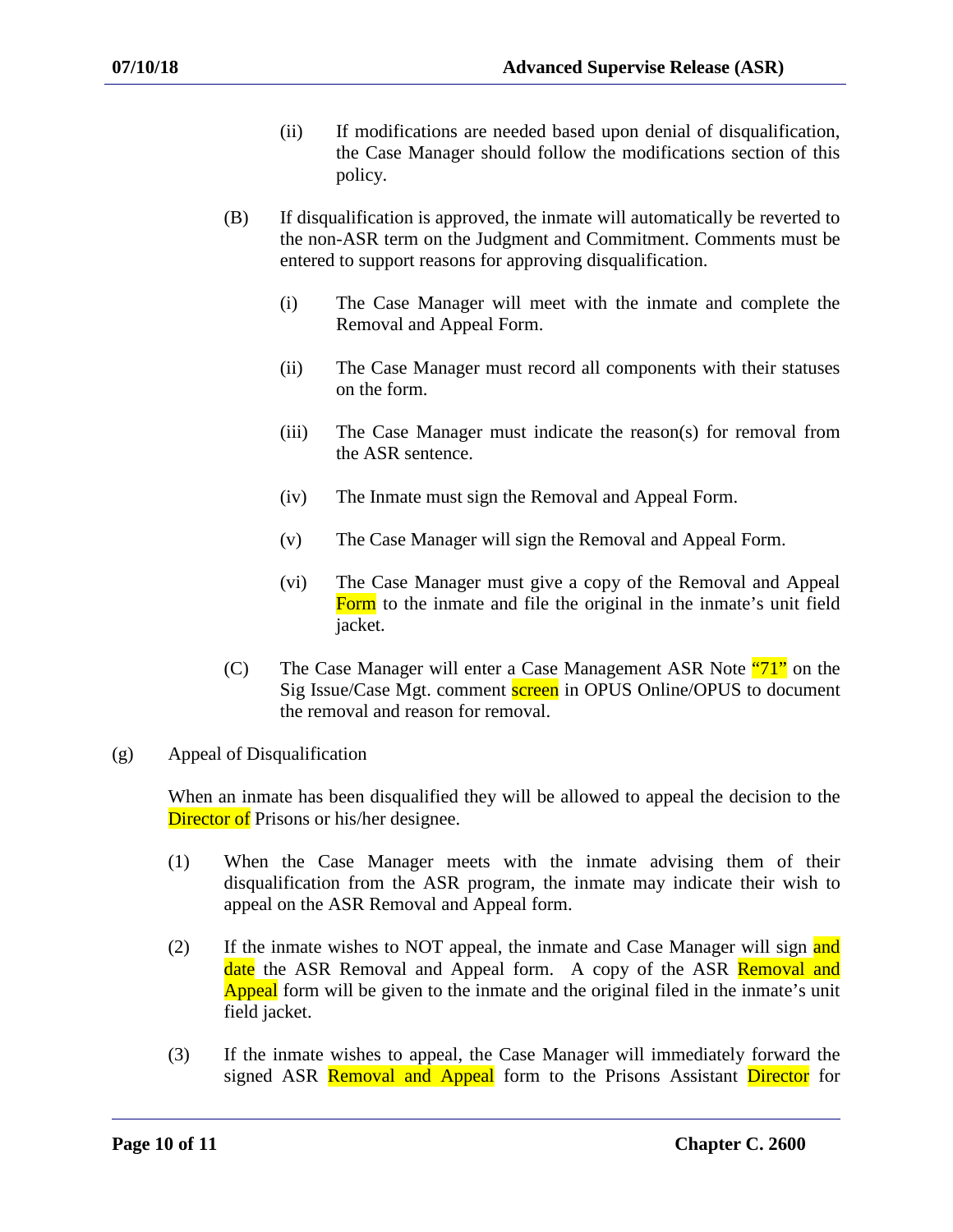Auxiliary Services and a copy to the Case Management Director by courier mail, fax or email.

- (4) The request for appeal will be forwarded to the Director of Prisons or his/her designee for review from the Assistant Director of Auxiliary Services.
	- (A) The Director of Prisons may uphold the decision or overturn the disqualification decision.
	- $(B)$  If the **Director of** Prisons overturns the disqualification, then the inmate will be returned to the ASR program, and his/her sentence adjusted accordingly.
	- $(C)$  Once a decision is rendered by the Director of Prisons, the ASR Removal and Appeal form will be forwarded to the Case Management Director. The Case Management Director will notify the inmate, the Case Manager and the Facility Head where the inmate is located of the appeal decision to continue or reverse disqualification. The Case Manager will document the notification of the decision in OPUS Online/OPUS using note type "71".
	- (D) A copy of the ASR **Appeal and Removal** form with the appeal decision will be sent to the facility where the inmate is housed. The Case Manager will give a copy of the ASR **Appeal and Removal** form to the inmate and file a copy in the inmate's unit field jacket.
	- (E) The appeal decision by the **Director of** Prisons or his/her designee is considered final.

Director of Prisons Date

\_\_\_\_\_\_\_\_\_\_\_\_\_ July 10, 2018\_\_\_\_\_\_\_\_\_\_\_\_\_\_\_\_\_\_

C.2600\_07\_10\_18.doc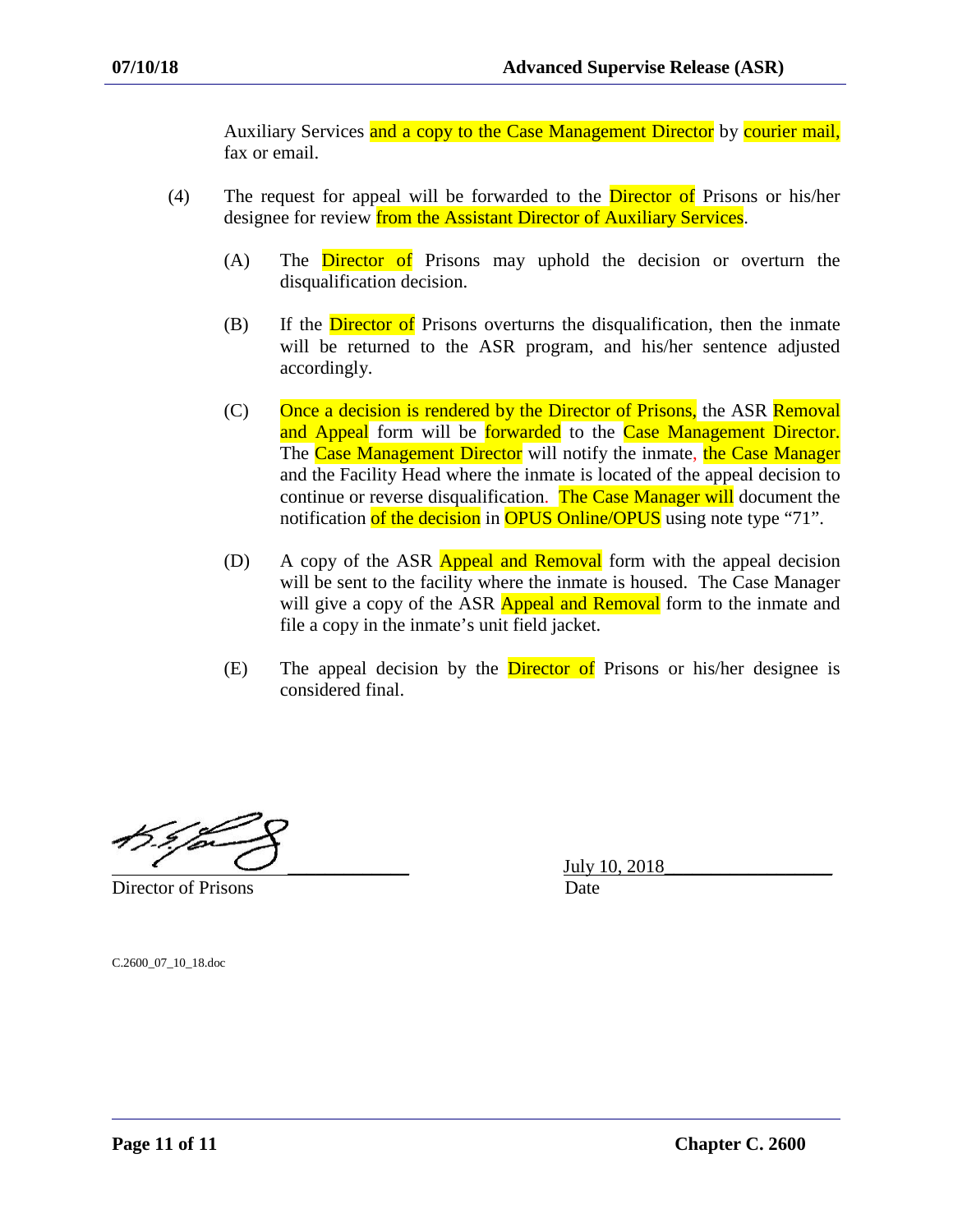# **Advanced Supervised Release (ASR) Program Description Form**

N.C.G.S. § 15A-1340.18 allows for advanced supervised release (ASR). The Division of Adult Correction is authorized to create risk reduction incentives consisting of treatment, education, and rehabilitative programs. The incentives shall be designed to reduce the likelihood that the offender who receives the incentive will reoffend. The judge, prosecutor, and defense agree that upon completion of specific risk reduction incentives outlined by the Division of Adult Correction, the offender will be released under Post-Release Supervision earlier than the adjudged date. If sentenced to a presumptive range term, the ASR term required to be served will be flat minimum term for the corresponding lower end of the mitigated range sentence. If sentenced to a mitigated range term, the ASR term will be eighty percent (80%) of the minimum sentence imposed in the mitigated range.

Upon admission to prison, each inmate designated by the court as eligible for ASR will receive information regarding the ASR program and their individual ASR requirements. Inmates will be advised of their ASR requirements and ASR term and will sign the ASR Agreement.

If, through no fault of the inmate, the inmate is unable to complete the risk reduction incentives set by the Division of Adult Correction, the inmate will be released in accordance with the ASR term. If inmates are removed from the ASR program, the prison release date will be calculated based on the court imposed non-ASR sentence they received as indicated on their judgment and commitment form(s). Reasons for removal from the program may include:

- Resignation from the program
- Refusing to participate in the prescribed ASR related programs
- A finding of guilt for any Class A disciplinary infraction
- A finding of guilt for a Class **B09**, B15, B17 or B20 disciplinary infraction
- Being found guilty of any combination of three or more infractions within a one-month period
- **The inmate is resentenced and the new sentence term does not include ASR.**

\_\_\_\_\_\_\_\_\_\_\_\_\_\_\_\_\_\_\_\_\_\_\_\_\_\_\_\_\_\_\_\_\_\_\_\_ \_\_\_\_\_\_\_\_\_\_\_\_\_\_\_\_\_\_\_\_\_\_\_\_\_\_\_

\_\_\_\_\_\_\_\_\_\_\_\_\_\_\_\_\_\_\_\_\_\_\_\_\_\_\_\_\_\_\_\_\_\_\_\_ \_\_\_\_\_\_\_\_\_\_\_\_\_\_\_\_\_\_\_\_\_\_\_\_\_\_\_

I have read or have had read to me the information regarding Advanced Supervised Release and fully understand and agree to the program.

Inmate Signature Date

Witness Date

Distribution: Original-Unit Field Jacket Copy-Inmate Copy-Case Manager